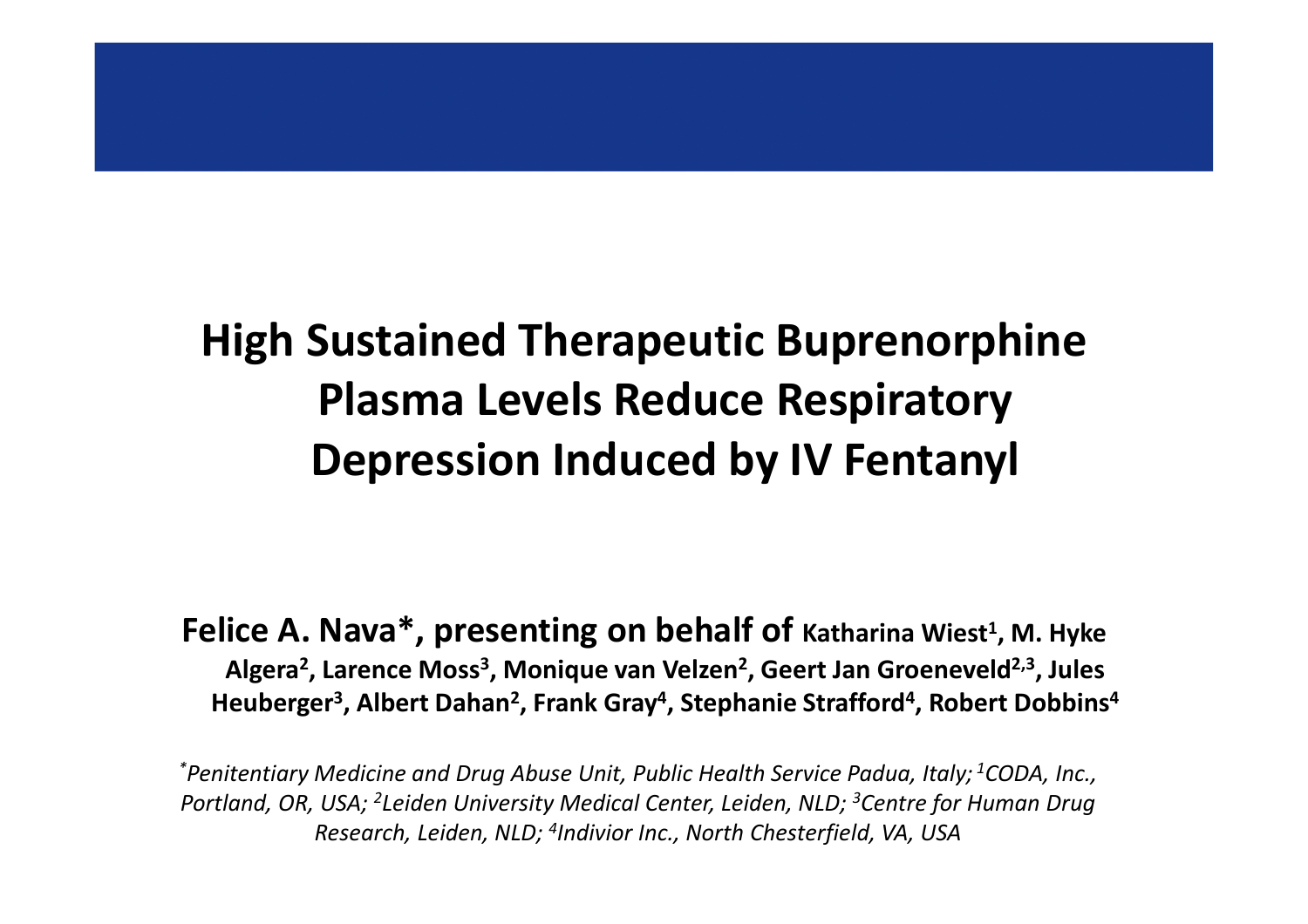#### **Disclosure**

#### **Felice Alfonso Nava**

- Speaker honoraria:
	- D&A Pharma, Gilead Sciences, Reckitt Benckiser; Indivior, Abbvie, Merk
- Consulting fees:
	- Gilead Sciences, Indivior, Laboratorio Farmaceutico CT, Merck Serono, Molteni Farmaceutici, Mundipharma Pharmaceuticals, Reckitt Benckiser
- Project Research Grants:
	- Gilead Sciences, Abbvie, Cepheid, Laboratorio Farmaceutico CT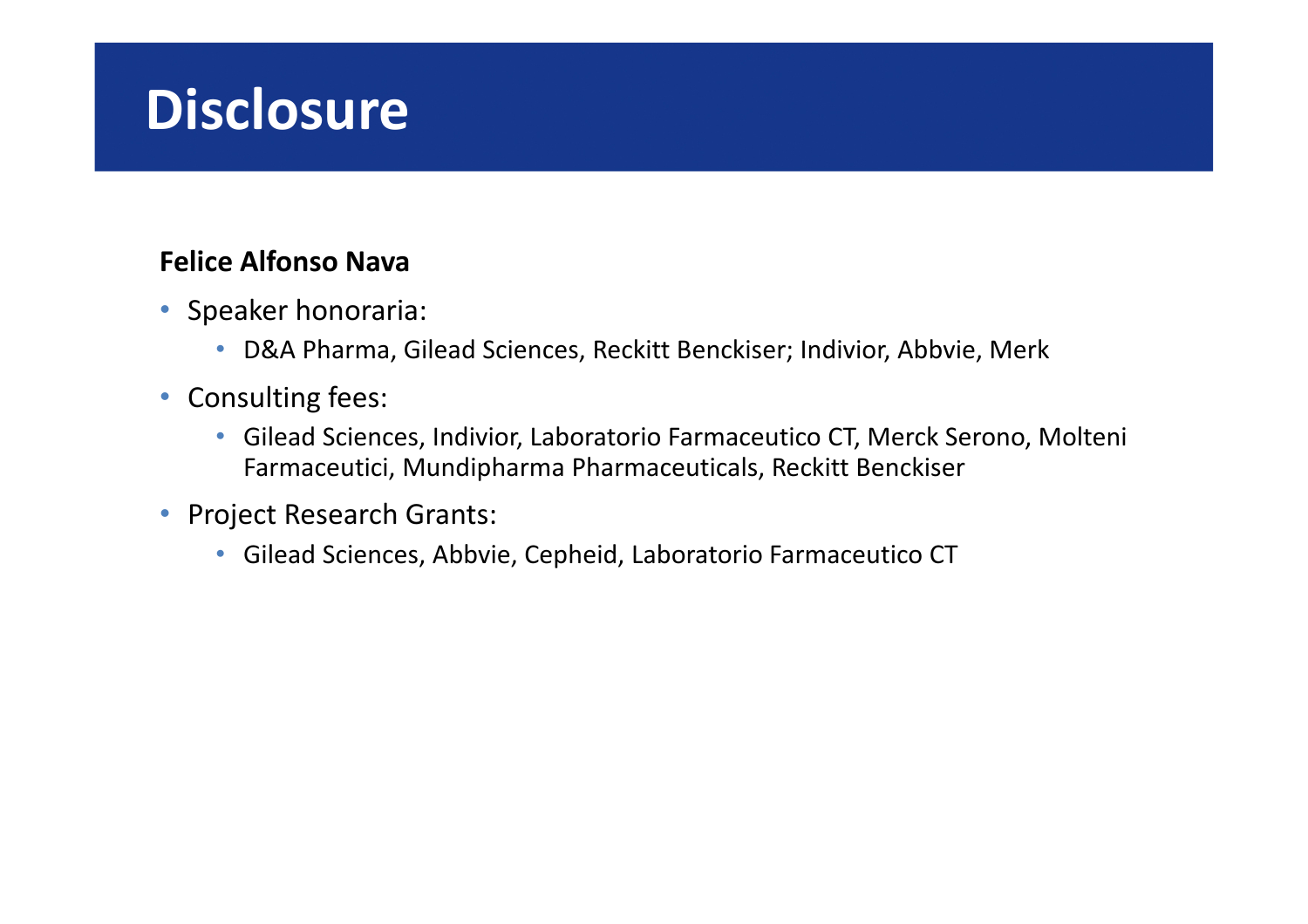#### **Background**

- **The number of Italian drug overdose deaths is understimated<sup>1</sup> ,** altough according to EMCDDA, in 2017, the special register (Police Forces and Prefettures) reported an increase of 10% in the number of drug-induced deaths in Ital $v^2$
- Patients who enter medication-assisted treatment **(MAT)**  programs for opioid use disorder **(OUD) have a reduced risk of overdose and death3,4**

**1.** Italian annual report to Parliament on drug addiction, 2018. Available at: http://www.politicheantidroga.gov.it/it/attivita-e-progetti/relazioni-annuali-alparlamento/relazione-annuale-al-parlamento-sul-fenomeno-delle-tossicodipendenze-in-italia-anno-2018-dati-2017.

**2.** Italy, Country Drug Report 2019. EMCDDA, June 2019. Available at: http://www.emcdda.europa.eu/publications/country-drug-reports/2019/italy. **3.** Hedegaard H, et al. NCHS Data Brief. 2018; 329:1-8. **4.** Dupouy J, et al. *Ann Fam Med.* 2017*;* 15:355-8.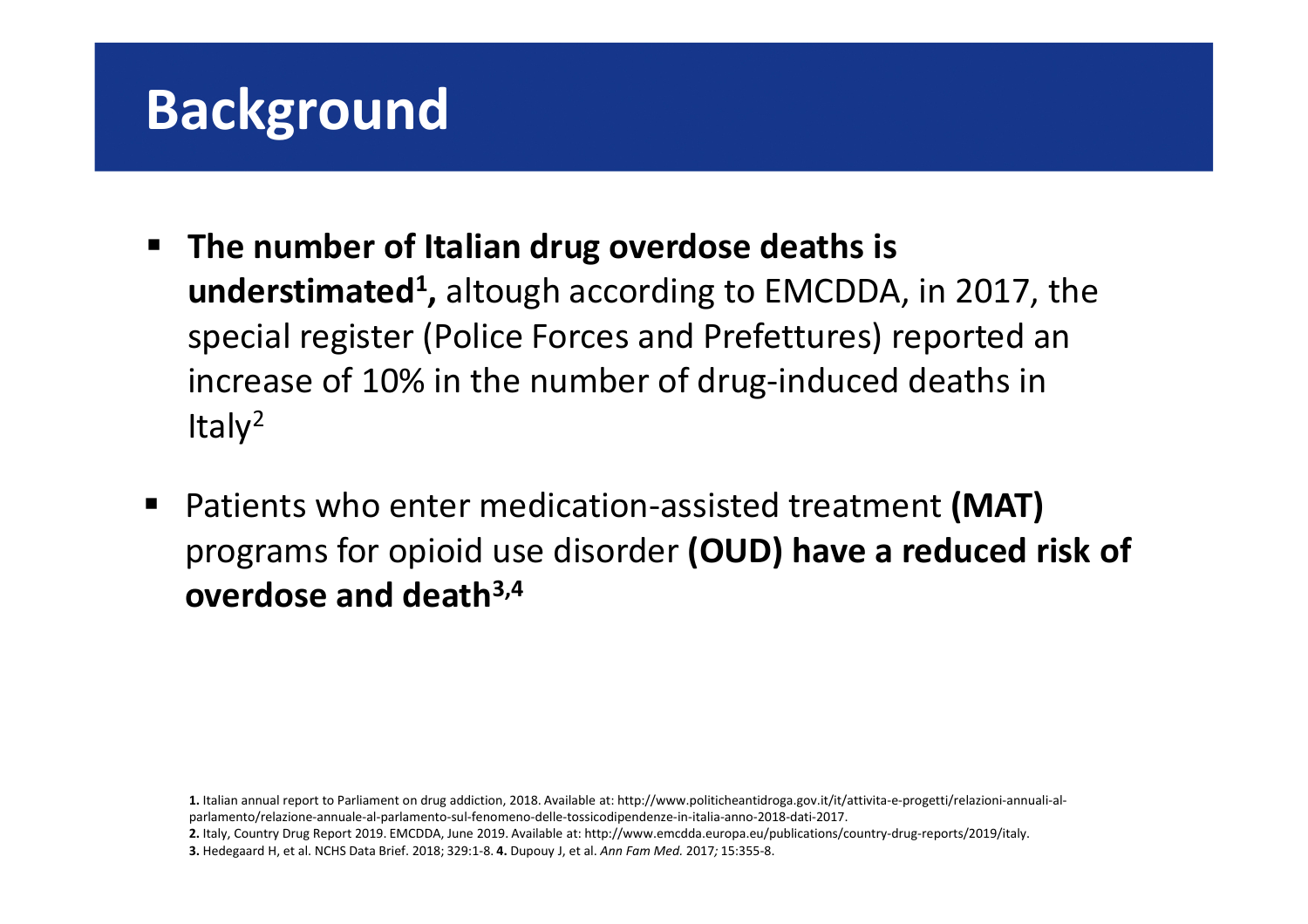## **Background and Hypothesis**

- **Buprenorphine, a partial agonist at the mu-opioid receptor (MOR) used for the MAT of OUD, has high affinity for the MOR**
	- Prior studies indicate that plasma concentrations of buprenorphine ≥2 ng/mL achieve 70%-80% brain MOR occupancy and block the subjective drug-liking effect of full opioid agonists, such as hydromorphone<sup>1,2</sup>
- As a partial agonist, buprenorphine has a ceiling effect on respiratory depression $1$
- **The hypothesis is that sustained plasma concentrations of buprenorphine ≥2 ng/mL will competitively inhibit the effects of potent, short-acting MOR agonists like fentanyl and carfentanil that can result in apnoea and death**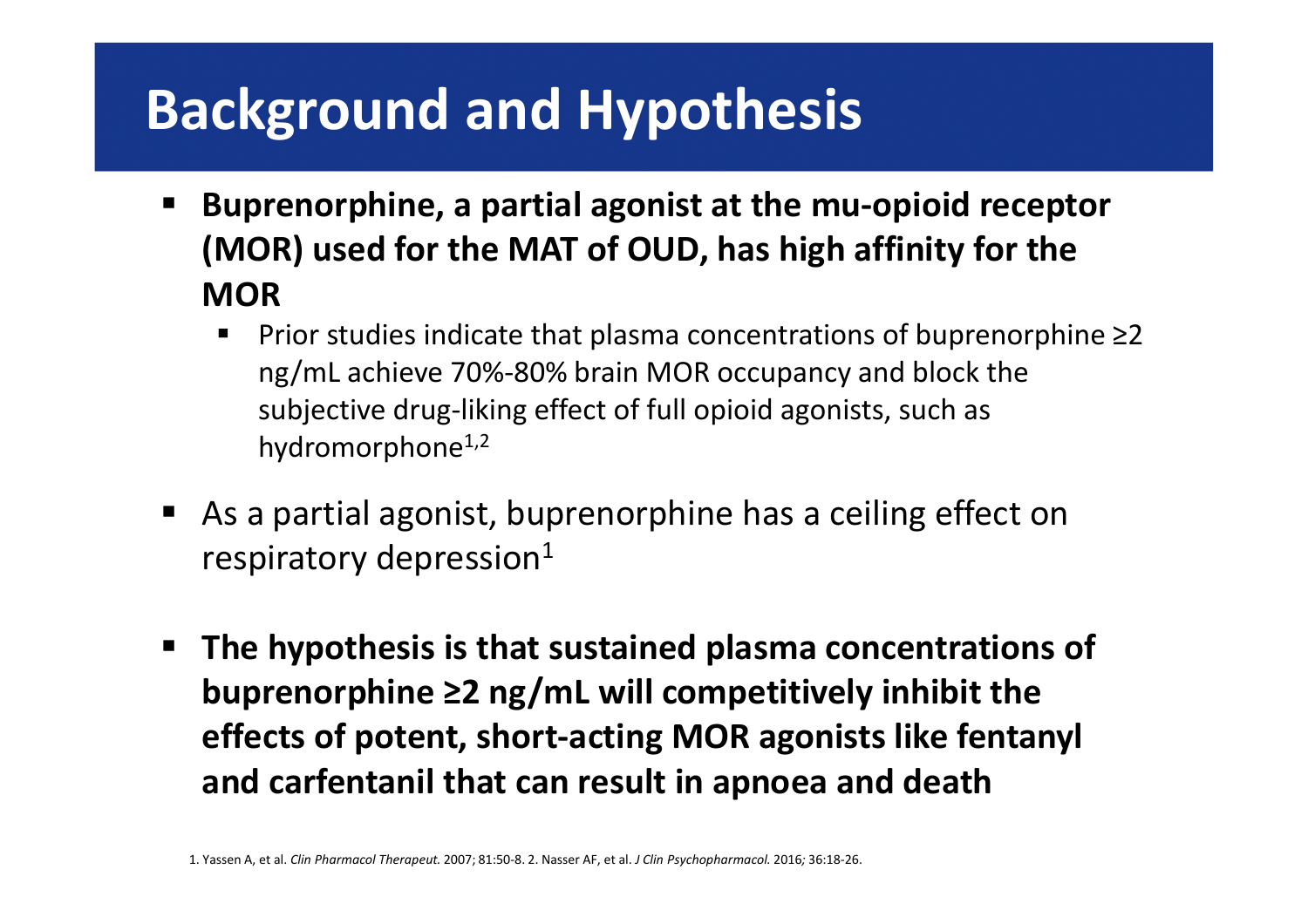

 **Examine the effects of sustained BUP concentrations on respiratory depression inducec by intravenous (IV) fentanyl injection**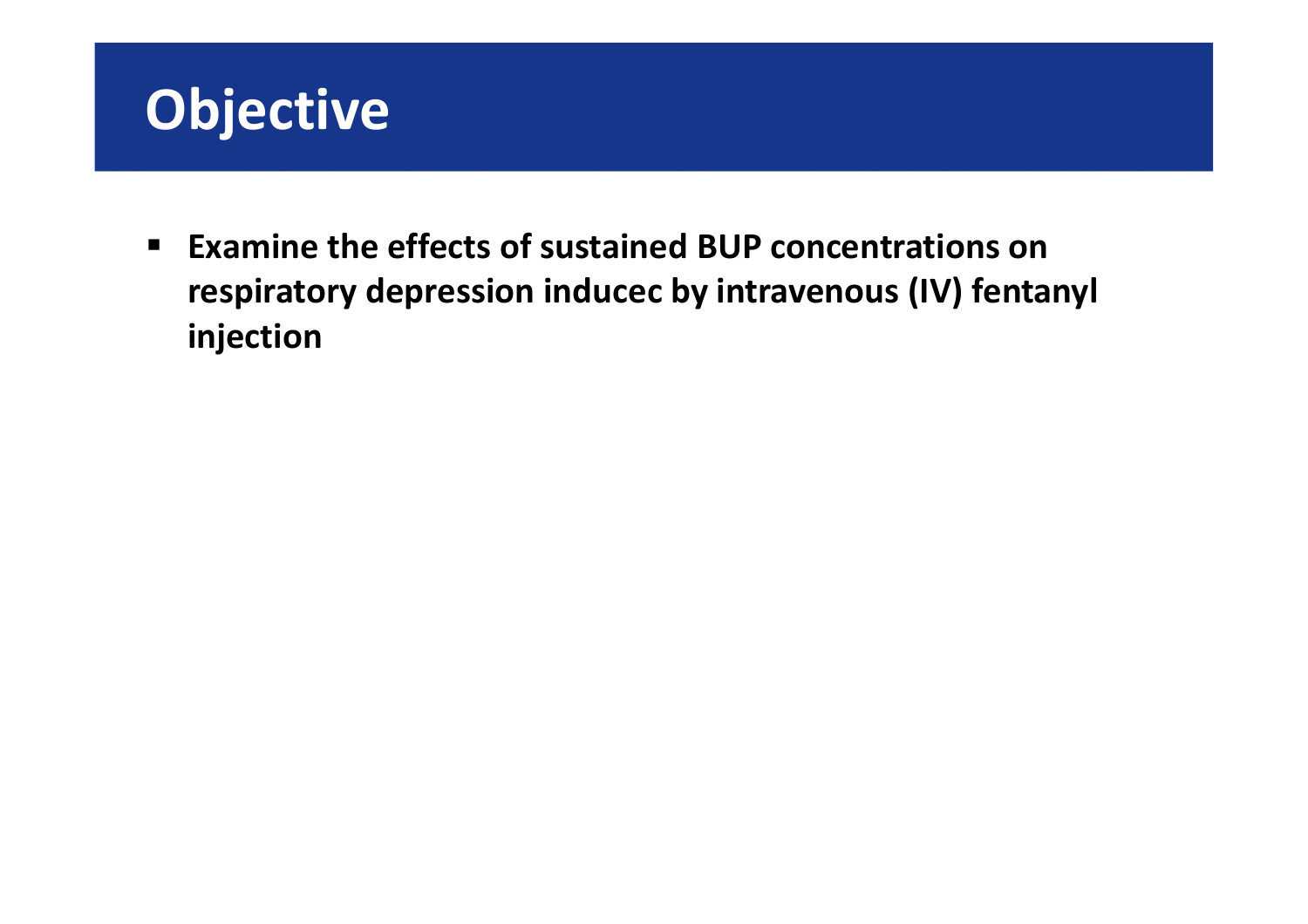## **Methods (1)**

- **Eight opioid-tolerant patients using >90 mg daily oral morphine** equivalent were enrolled in an open-label, placebocontrolled, 2-period crossover study
- **Patients received placebo (PLC)/fentanyl on Day 1 and BUP/fentanyl on Day 3**
- **Minute ventilation (MV)** was measured at isohypercapnia (baseline MV about 20 L/min)
- BUP infusion targeted plasma concentrations of 1 (low dose), **2 (middle dose) or 5 ng/mL (high dose) for 6 hours**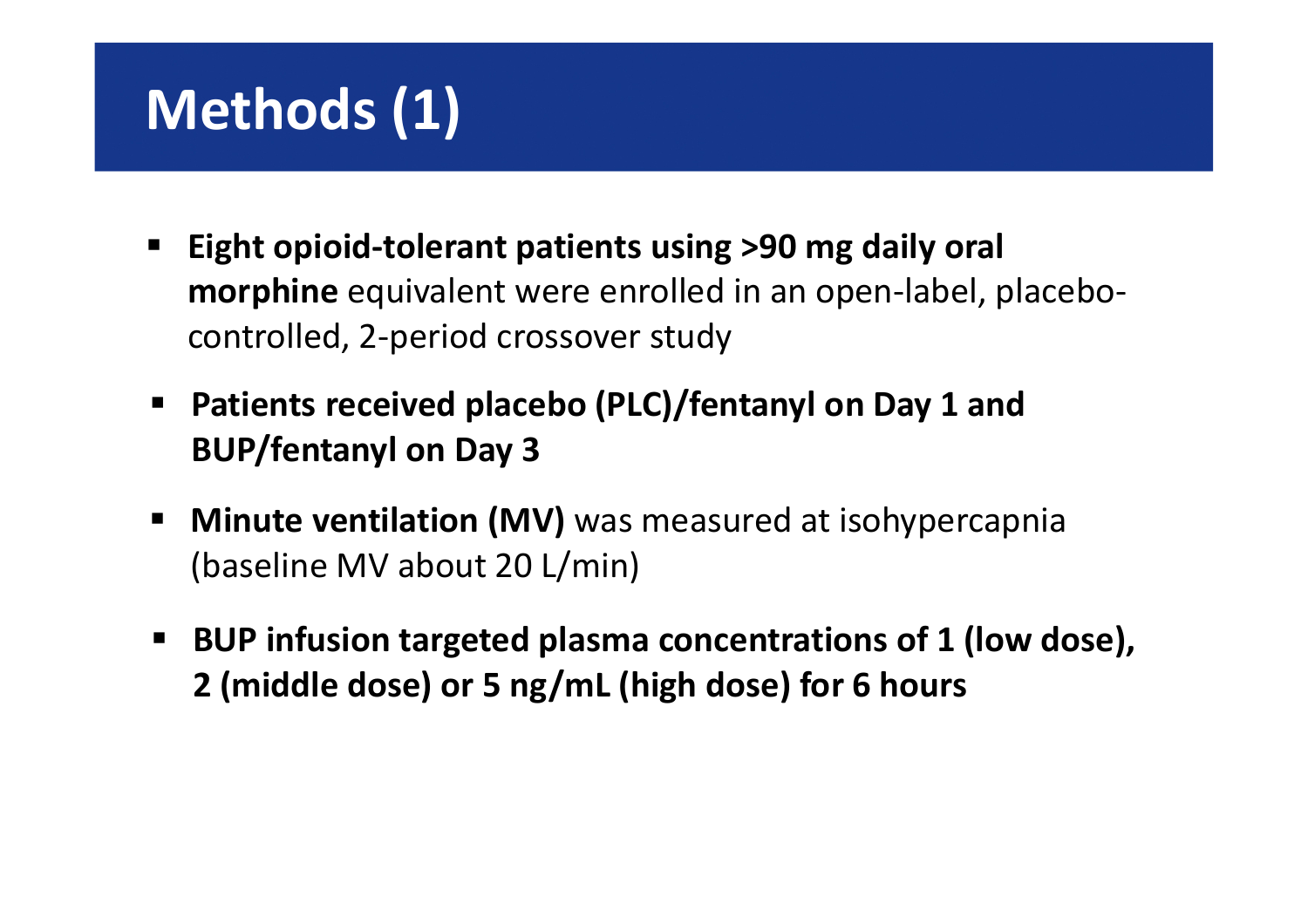## **Methods (2)**

**Fig. 2** Following initiation of PLC or BUP infusion, IV fentanyl **boluses of 250, 350, 500 and 700 mcg/70 kg were administered at 2, 3, 4, and 5 hours, respectively**

|     | Procedures Conducted During Periods 1 and 2 |                                                    |                    |  |            |  |                                             |  |  |
|-----|---------------------------------------------|----------------------------------------------------|--------------------|--|------------|--|---------------------------------------------|--|--|
|     | Run-in                                      | Primed-Continuous Buprenorphine / Placebo Infusion | <b>Observation</b> |  |            |  |                                             |  |  |
|     |                                             |                                                    |                    |  |            |  | Fentanyl 1 Fentanyl 2 Fentanyl 3 Fentanyl 4 |  |  |
| -60 |                                             |                                                    | 120                |  | 180<br>240 |  | 360 min<br>300                              |  |  |

**P** Drug effects were measured as a decrease in MV, **number/duration of apnoeic events (lasting > 20 seconds), need for ventilatory stimulation, and changes in oxygen saturation**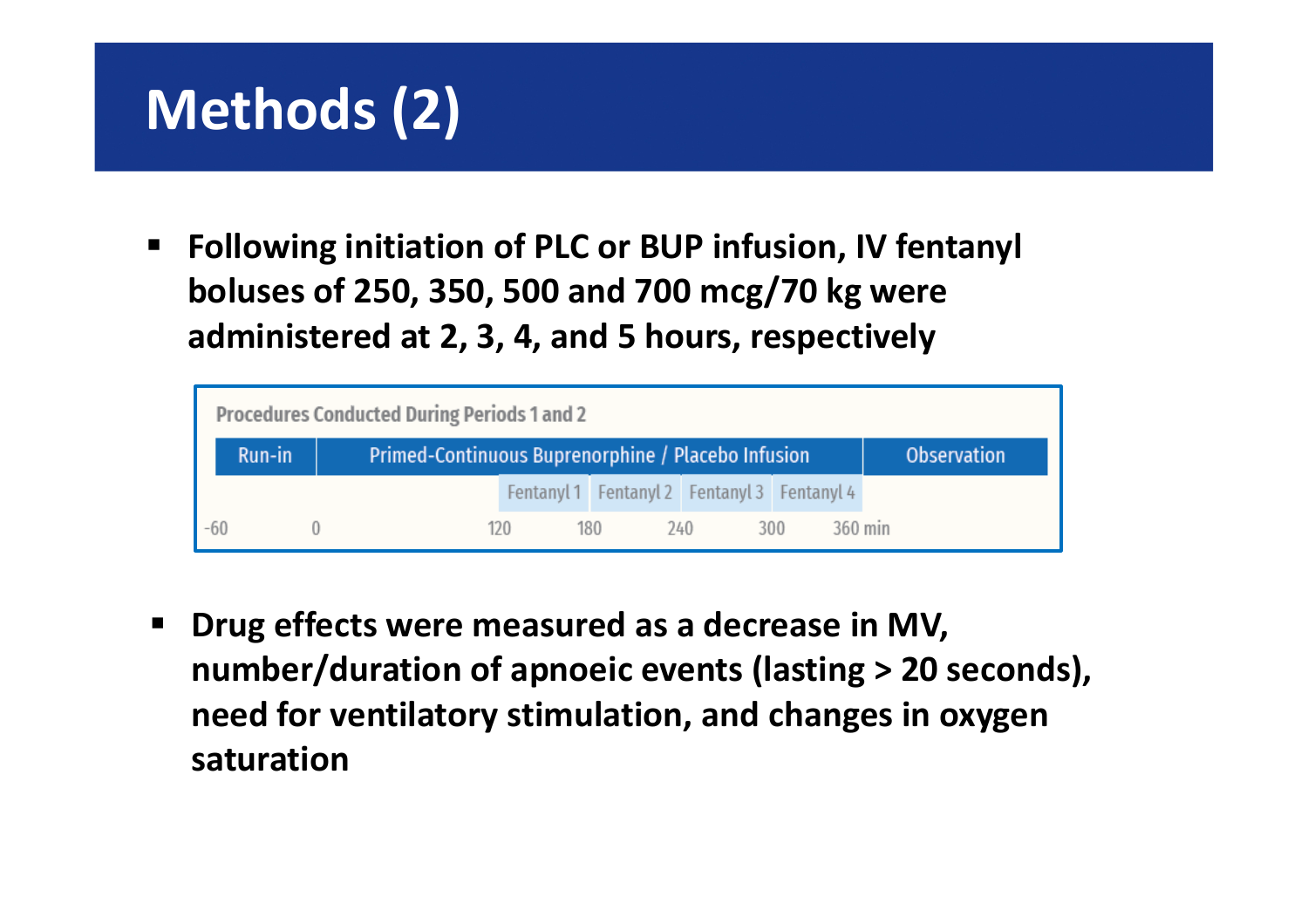#### **Patient Demographic and Clinical Characteristics**

| Table 1. Patient Demographic and Clinical Characteristics |         |            |     |            |                                                                   |  |  |
|-----------------------------------------------------------|---------|------------|-----|------------|-------------------------------------------------------------------|--|--|
| <b>BUP Dose</b>                                           | Patient | <b>Sex</b> | Age | <b>BMI</b> | Drug Usage at Screening Visit                                     |  |  |
| Low                                                       | 201     | F          | 44  | 23.6       | Oxycodone 60 mg/d                                                 |  |  |
|                                                           | 205     | M          | 46  | 29.6       | Fentanyl patch 25 mcg/h; oxycodone 60 mg/d;<br>marijuana          |  |  |
| <b>Middle</b>                                             | 206     | F          | 33  | 30.8       | Fentanyl patch 75 mcg/h; oxycodone 90 mg/d;<br>tapentadol 50 mg/d |  |  |
|                                                           | 208     | M          | 43  | 22.0       | Buprenorphine 16 mg/d; cocaine; marijuana                         |  |  |
|                                                           | 1207    | F          | 31  | 23.2       | Oxycodone 60 mg/d; marijuana                                      |  |  |
| <b>High</b>                                               | 202     | M          | 52  | 25.1       | Heroin 250 mg/day (smoke); cocaine; marijuana                     |  |  |
|                                                           | 203     | F          | 52  | 31.5       | Fentanyl patch 50 mcg/h                                           |  |  |
|                                                           | 204     | F          | 34  | 21.0       | Fentanyl patch 75 mcg/h; oxycodone 60 mg/d;<br>marijuana          |  |  |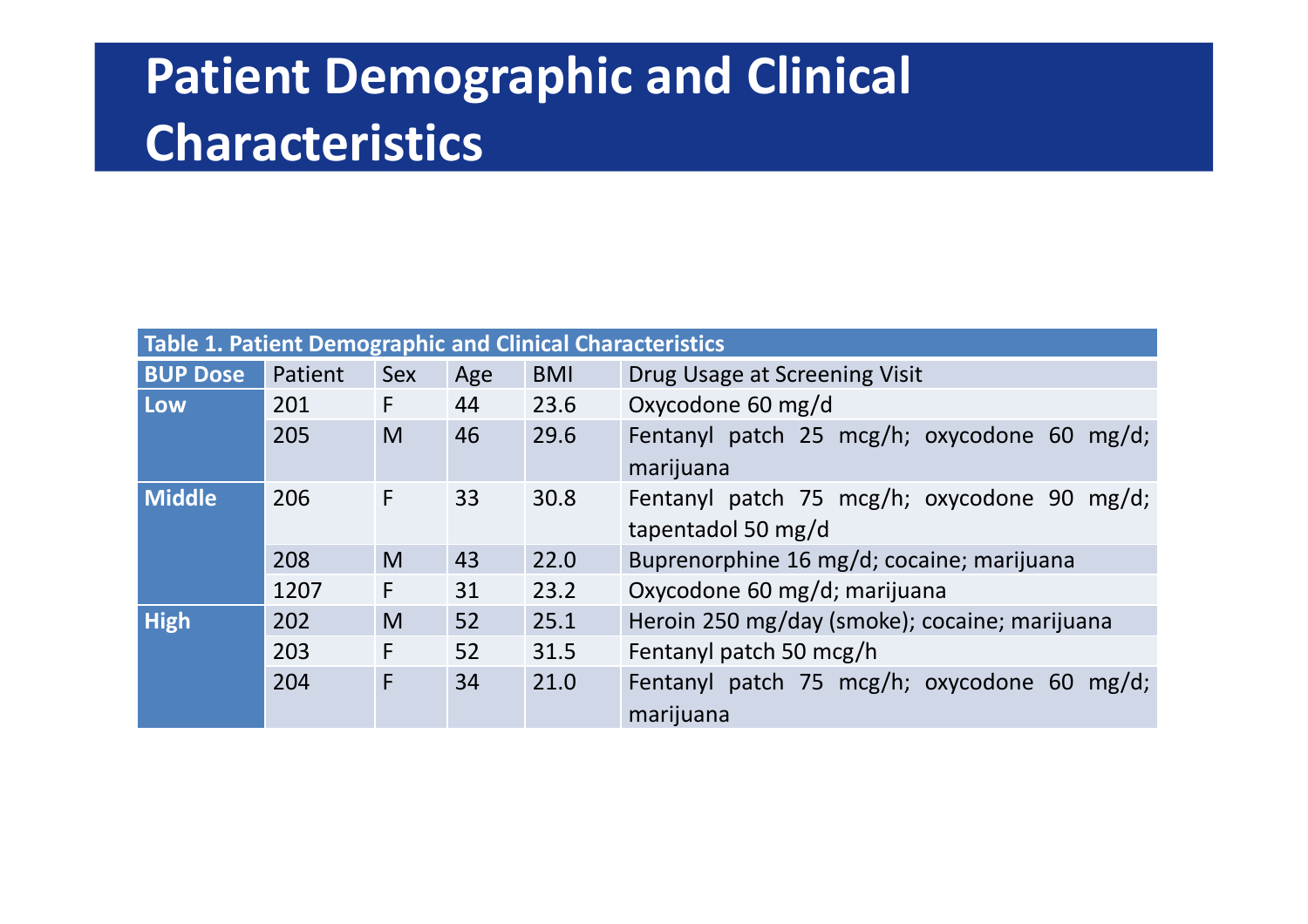## **Results (1)**

- **The study showed that fentanyl boluses decreased MV, and that buprenorphne administration prevented apnoea events in most patients.**
- During the PLC period, abrupt declines in MV were seen following each fentanyl bolus
- **BUP infusion (especially at concentrations > 2 and 5 ng/mL) may act as a competitive inhibitor of fentanyl boluses at doses up to 700 mcg/70 kg, thereby reducing the magnitude of fentanyl-induced respiratory depression**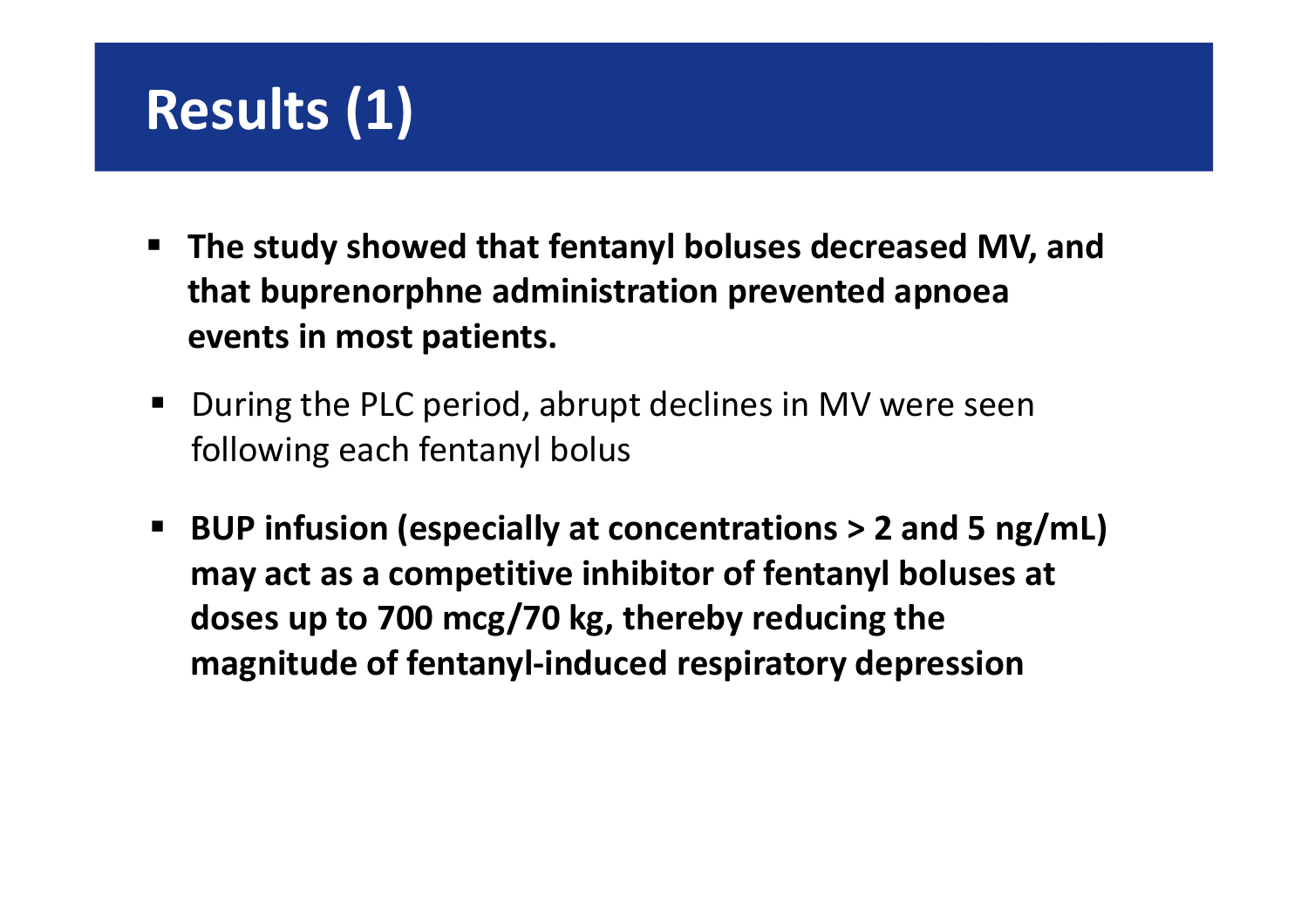# **Results (2)**

| <b>Table 2. Effects of Buprenorphine Doses on Fentanyl Boluses</b> |                 |                 |                                                                                                                                                         |  |  |  |
|--------------------------------------------------------------------|-----------------|-----------------|---------------------------------------------------------------------------------------------------------------------------------------------------------|--|--|--|
| <b>Subject</b>                                                     | <b>BUP Dose</b> | # Boluses Notes |                                                                                                                                                         |  |  |  |
| 201                                                                | Placebo         | 3               | Apnoea after 3 <sup>rd</sup> bolus. Intermittent for 5 minutes with verbal stimulation. $\downarrow$ O2 sat.                                            |  |  |  |
|                                                                    | Low             | 4               | No apnoea events.                                                                                                                                       |  |  |  |
| 205                                                                | Placebo         | $\overline{2}$  | Prolonged apnoea after 2 <sup>nd</sup> bolus. Lasted ~10 minutes and required verbal stimulation. $\downarrow$ O2<br>sat.                               |  |  |  |
|                                                                    | Low             | 4               | Apnoea after 3 <sup>rd</sup> bolus. No verbal stimulation. Intermittent apnoea after 4th bolus but no<br>verbal stimulation required and O2 sat stable. |  |  |  |
| 206                                                                | Placebo         | 4               | Apnoea after 4 <sup>th</sup> bolus for 2 minutes with verbal stimulation required. $\downarrow$ O2 sat.                                                 |  |  |  |
|                                                                    | Middle          | 4               | No apnoea events.                                                                                                                                       |  |  |  |
| 208                                                                | Placebo         | 4               | Prolonged apnoea after 4 <sup>th</sup> bolus. Lasted 12 minutes with verbal stimulation required. $\downarrow$ O2<br>sat.                               |  |  |  |
|                                                                    | Middle          | 4               | No apnoea events.                                                                                                                                       |  |  |  |
| 1207                                                               | Placebo         | 4               | No apnoea events.                                                                                                                                       |  |  |  |
|                                                                    | Middle          | 4               | No apnoea events.                                                                                                                                       |  |  |  |
| 202                                                                | Placebo         | 4               | Prolonged apnoea after 4 <sup>th</sup> bolus. Lasted 25 minutes with verbal stimulation required. $\downarrow$ O2<br>sat.                               |  |  |  |
|                                                                    | High            | 4               | No apnoea events.                                                                                                                                       |  |  |  |
| 203                                                                | Placebo         | $\overline{2}$  | Apnoea after 2 <sup>nd</sup> bolus. Two events with verbal stimulation.                                                                                 |  |  |  |
|                                                                    | High            | 4               | Brief apnoea only after 2 <sup>nd</sup> bolus and verbal stimulation was not required.                                                                  |  |  |  |
| 204                                                                | Placebo         | 3               | Apnoea after 3rd bolus. Intermittent for 5 minutes with unstable breathing pattern.                                                                     |  |  |  |
|                                                                    | High            | 4               | No apnoea events.                                                                                                                                       |  |  |  |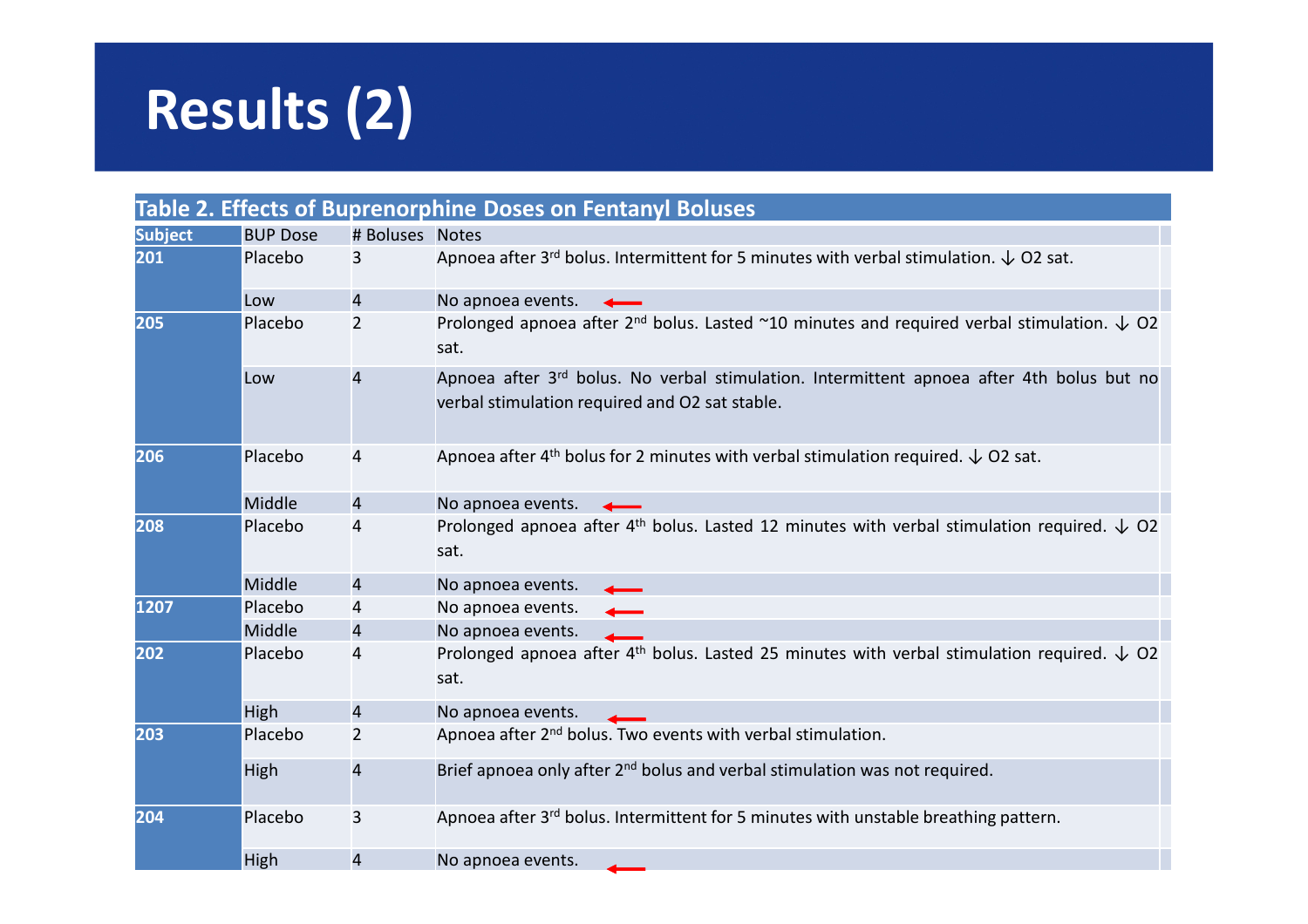## **Results (3)**

**End-Tidal CO2, Minute Ventilation and Oxygen Saturation (SpO2) of the First Participant Who Received Low-Dose (A), Middle-Dose (B) and High-Dose (C) Buprenorphine With Fentanyl Boluses**

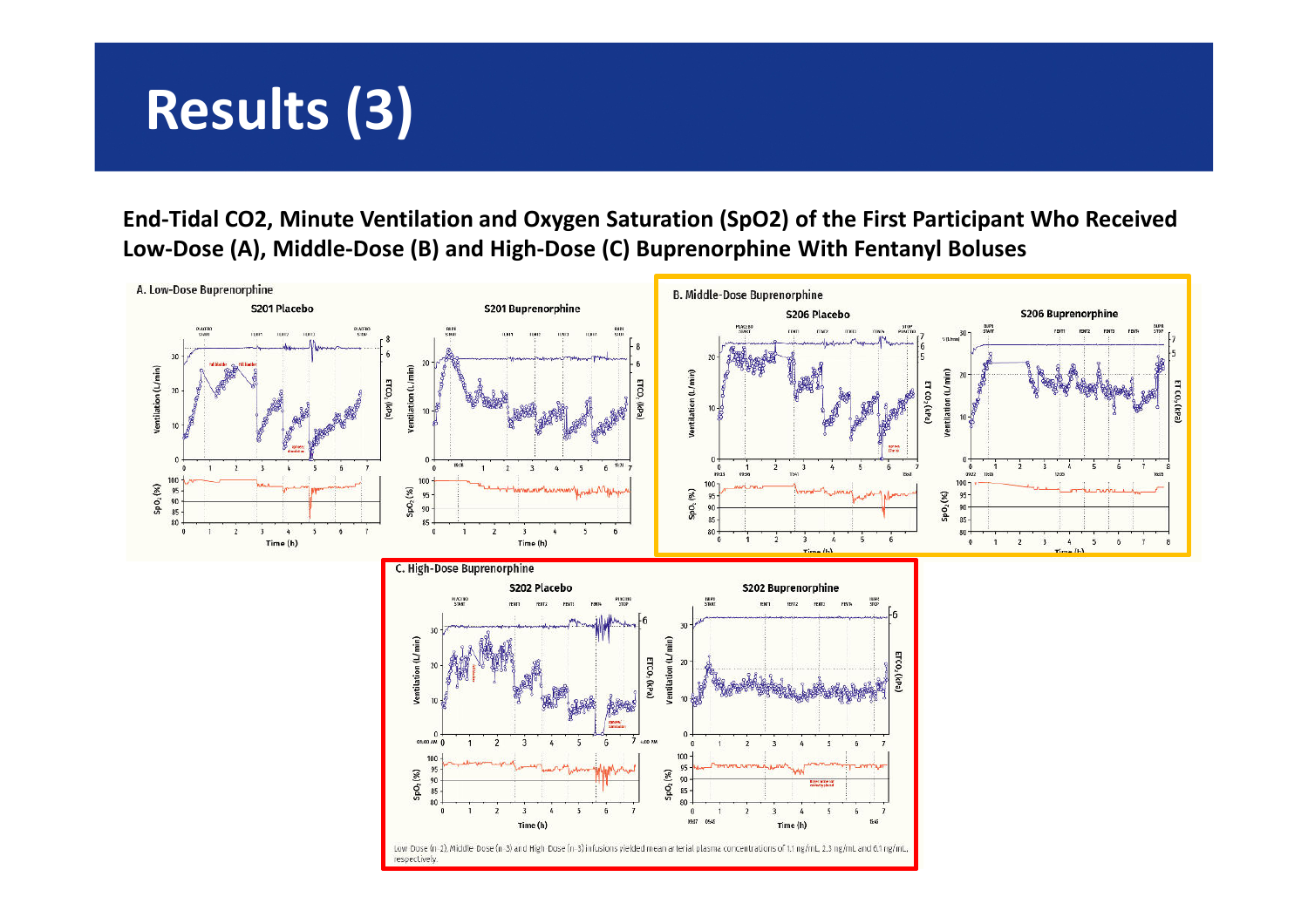#### **Conclusions**

- **These data suggest that buprenorphine may act as a competitive inhibitor of fentanyl bolus at doses up to 700 mg/70 kg**
- **This competitive inhibition reduces the magnitude of fentanyl-induced respiratory depression, most notably at buprenorphine concentrations ≥2 and 5 ng/mL**
- **Although this is a small patient sample, the potential protective effect of ≥2 ng/mL and 5 ng/mL sustained plasma concentrations against fentanyl-induced respiratory depression warrants additional investigation**